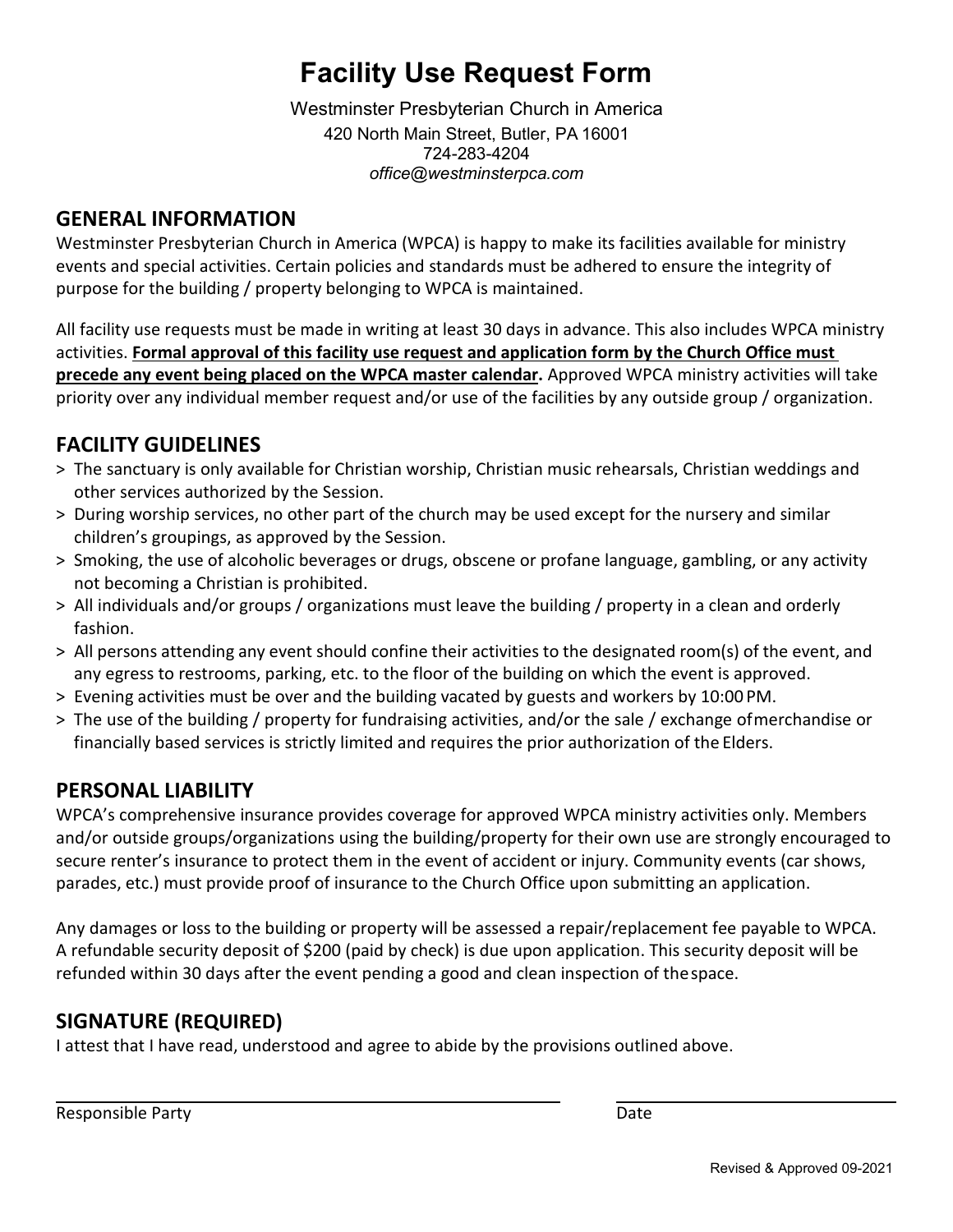### **Facility Use Application Form**

| Facility Access Needed: (from) ____________ am/pm (to) ____________ am/pm |  |  |
|---------------------------------------------------------------------------|--|--|
|                                                                           |  |  |
|                                                                           |  |  |
|                                                                           |  |  |
|                                                                           |  |  |
| Name of person(s)/company in charge of food prep, other services:         |  |  |
|                                                                           |  |  |

The personal use of the facility by members and any outside group/organization requires a fee to cover the basic costs of lighting, heating, etc. The actual fees assessed will be based on the size of group, the room(s) used, staff time involved, etc. **Use fees are payable in advance and should be turned in to the church office at least 30 days in advance**. Checks should be made payable to Westminster Presbyterian Church, noting "Facility Rental" on memo line.

#### **Rooms Requested:** \_\_\_\_\_\_\_\_\_\_\_\_\_\_\_\_\_\_\_\_\_\_\_\_\_\_\_\_\_\_\_\_\_\_\_\_\_\_\_\_\_\_\_\_\_\_\_\_\_\_\_\_\_\_\_\_\_\_\_\_\_\_\_\_\_\_\_\_\_\_

### Facility Use Fee Schedule

| Circle \$\$ Rates for all that apply                                       | <b>WPCA Ministry</b><br>Event | <b>Member for</b><br><b>Personal Use</b> | Non-Member<br>(Group/Org.) | <b>Outside Ministry</b><br>Partner |
|----------------------------------------------------------------------------|-------------------------------|------------------------------------------|----------------------------|------------------------------------|
| Sanctuary - Building $U\overline{se^1}$                                    | no charge                     | \$125                                    | \$450                      | \$200                              |
| Sanctuary - Sound Tech <sup>1,2</sup>                                      | no charge                     | \$75                                     | \$100                      | \$75                               |
| Sanctuary (wedding) - Candelabra                                           | no charge                     | \$30                                     | \$40                       | \$30                               |
| Sanctuary (wedding) - Pew Candles                                          | no charge                     | \$30                                     | \$40                       | \$30                               |
| Perrin Hall – Building Use (up to $50$ ) <sup>1</sup>                      | no charge                     | \$100                                    | \$300                      | \$150                              |
| Perrin Hall - Building Use $(51-125)^1$                                    | no charge                     | \$140                                    | \$450                      | \$200                              |
| Perrin Hall - Building Use $(126-200)^1$                                   | no charge                     | \$175                                    | \$600                      | \$250                              |
| Café Use (Appliance use)                                                   | no charge                     | \$30                                     | \$100                      | \$50                               |
| Kitchen Use (Heat up only)                                                 | no charge                     | \$50                                     | \$100                      | \$75                               |
| Kitchen Use (Entire appliance use)                                         | no charge                     | \$125                                    | \$200                      | \$150                              |
| Youth Amphitheatre Use <sup>1</sup>                                        | no charge                     | \$125                                    | \$450                      | \$200                              |
| Amphitheatre - Sound Tech <sup>1,2</sup>                                   | no charge                     | \$75                                     | \$100                      | \$75                               |
| Youth Classroom Use <sup>1</sup>                                           | no charge                     | \$50                                     | \$100                      | \$75                               |
| Choir Room Use <sup>1</sup>                                                | no charge                     | \$100                                    | \$300                      | \$150                              |
| Classrooms (Number of rooms)                                               | no charge                     | \$50 each                                | $$100$ each                | \$75 each                          |
| Other                                                                      | t.b.d.                        | t.b.d.                                   | t.b.d.                     | t.b.d.                             |
| <b>TOTAL FEES - Make checks payable to Westminster Presbyterian Church</b> | \$                            |                                          |                            |                                    |

<sup>1</sup> Denotes required service. Cost of custodial compensation is included in the listed fee.

<sup>2</sup> Minimum charge is for four hours. Additional hours will be charged at \$15.00 per hour.

<sup>3</sup> The rental of Perrin Hall does not include the use of the café, but does include the limited use of the kitchen refrigerator and island.